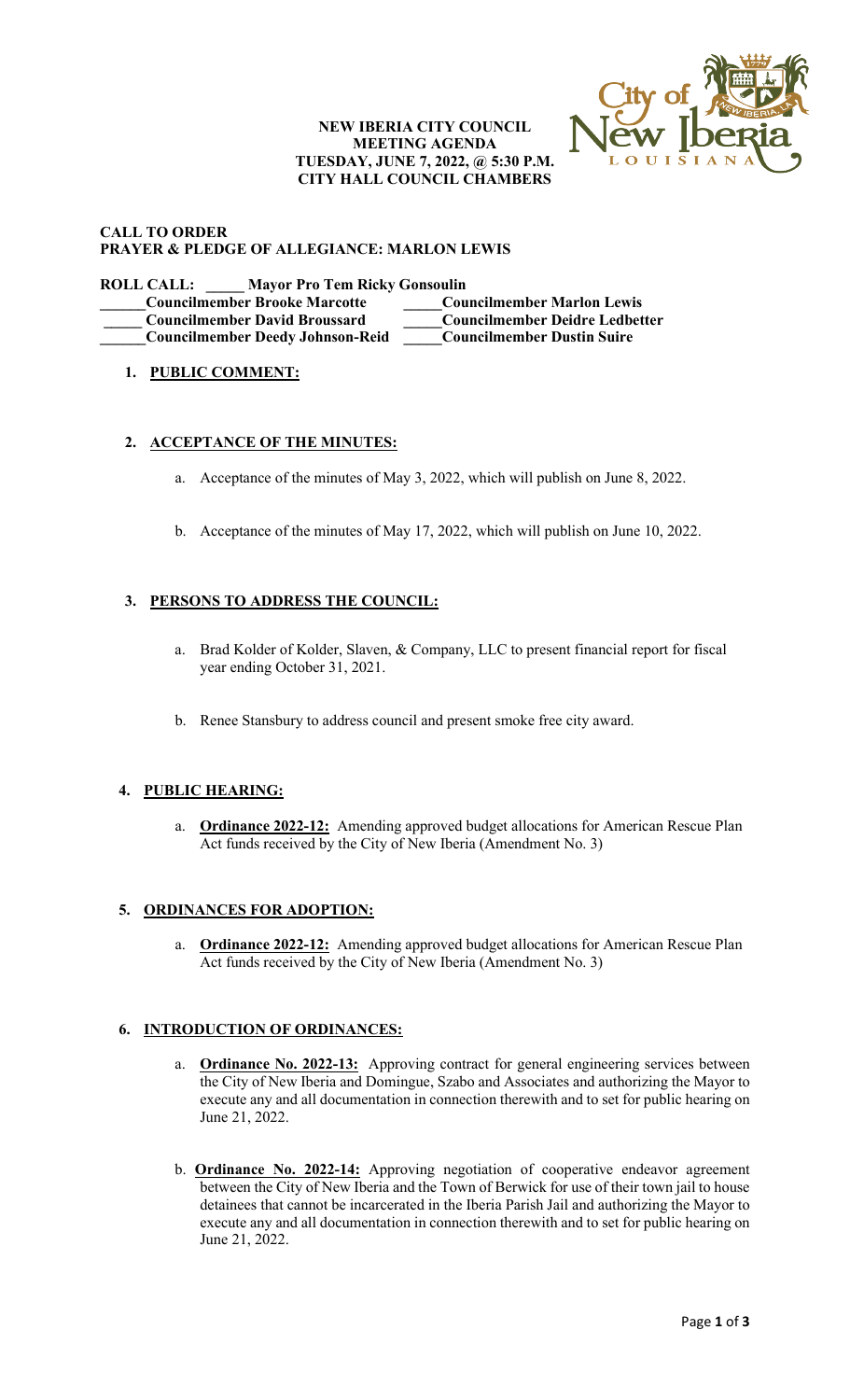### **7. RESOLUTIONS:**

- a. **Resolution 22-117:** Accepting proposal from Pelicans Waste and Debris for disaster recovery services and authorizing the Mayor to execute any and all contracts and documentation in connection therewith.
- b. **Resolution 22-118:** Accepting Change Order No. 1 for the MLK Community Center and West End Park Improvements Project and authorizing the Mayor to execute any and all contracts and documentation in connection therewith.
- c. **Resolution 22-119:** Awarding contract to Francise Horticultural Services, Inc., for the American Rescue Plan Act Project entitled "West End Park Splash Pad Expansion" and authorizing the Mayor to execute any and all documentation in connection therewith.
- d. **Resolution 22-120:** Approving contract for professional services with Domingue, Szabo & Associates for engineering services associated with a capacity/flow rate study at Sucrose Drive Wastewater Treatment Plant and authorizing the Mayor to execute any and all documentation in connection therewith.
- e. **Resolution 22-121:** Accepting Change Order No 7 for the Bayou Teche Museum Phase II Renovations Doc Voorhies Wing and George Rodrigue Park Project and authorizing the Mayor to execute any and all documentation in connection therewith.
- f. **Resolution 22-122:** Accepting a certificate of substantial completion for the Bayou Teche Museum – Phase II Renovations Doc Voorhies Wing and George Rodrigue Park Project and authorizing the Mayor to execute any and all documentation in connection therewith.
- g. **Resolution 22-123:** Approving contract for professional engineering services associated with the American Rescue Plan Act Project entitled "Purchase and Installation of Oil Water Separator" and authorizing the Mayor to execute any and all contracts and documentation in connection therewith.
- h. **Resolution 22-124:** Declaring certain assets as surplus and authorizing their disposal.
- i. **Resolution 22-125:** Approving contract for professional services on the Civic Center Marina Clean Vessel Act System and authorizing the Mayor to execute any and all documentation in connection therewith.

## **8. PROPERTY STANDARDS:**

- a. Revisit the state of buildings located at 515 Daigre Street (District 2) and Action (Resolution 22-126).
- b. Revisit the state of buildings located at 318 Weeks Street (District 5) and Action (Resolution 22-127).
- c. **Resolution 22-128:** Declaring that the buildings located at address 809 Edna Street (District 2) are in a dilapidated and dangerous condition and setting date for public hearing on July 5, 2022.